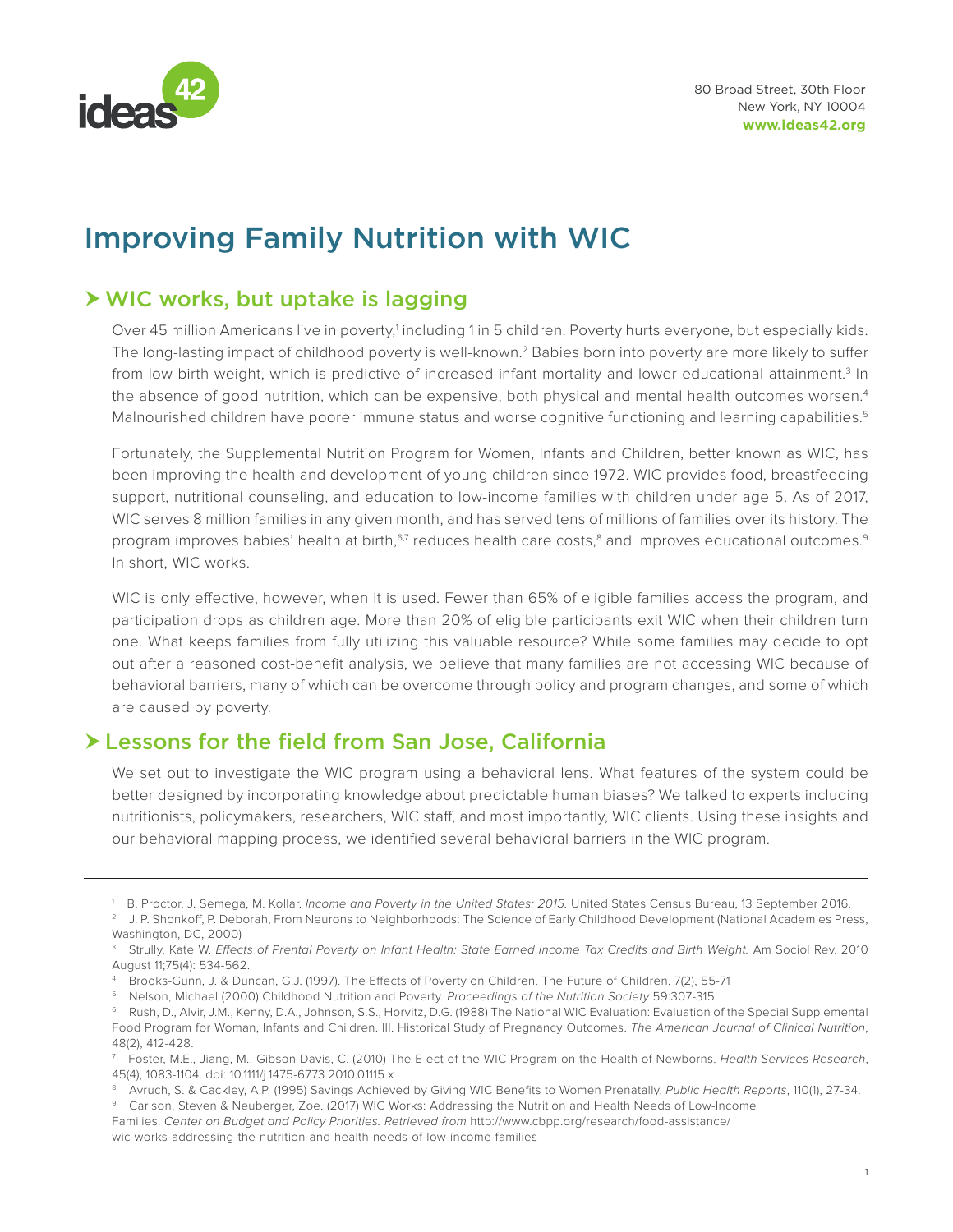

To devise potential solutions to those barriers, we also drew on behavioral research into poverty. Many WIC-eligible families live in poverty, which might also be conceived of as chronic scarcity: the ongoing lack of key resources like money, time or food. Our brains respond to scarcity by prioritizing the most pressing need. This cognitive tendency, called "tunneling," can be useful in some situations. It allows laser-like focus for a fast-approaching deadline, for example. However, when our brain's limited focus is consumed by a singular task, it is harder to process and act on everything else. Researchers equate the cognitive effects of scarcity to losing an entire night's worth of sleep.<sup>10</sup> Unfortunately, to survive poverty, people are stuck in a cycle of tunneling on one emergent need after another. Our formative thinking about poverty, [Poverty Interrupted,](http://www.ideas42.org/wp-content/uploads/2015/05/I42_PovertyWhitePaper_Digital_FINAL-1.pdf) described a set of design principles that human services agencies could use to mitigate or eliminate the effects of chronic scarcity, as well as the effects of other poverty-related social forces including racism, class discrimination, and systemic disempowerment. Below we consider several of our suggested changes to the WIC program, organized by the design principles they fall under.

#### **Cut the costs**

Some aspects of WIC are unexpectedly costly to families in terms of time and mental energy. For example, under current WIC guidelines, participants must redeem paper vouchers for items from a list of pre-approved food items in specific quantities and brands.<sup>11</sup> Tracking down the correct foods among the many options can be confusing and time-consuming, especially for participants with hectic schedules and a child in tow. Additionally, while families appreciated the opportunity to learn about nutrition through WIC, clients reported having trouble absorbing and remembering to apply *all* of the lessons they learned at home. Lastly, many participants were initially unsure how to figure out if they were eligible to participate in the program in the first place and had to travel to the agency in-person to find out.

Here are a few of our suggestions for how the WIC program can cut back on the costs required for families to enroll and fully engage in the program:

- **• Create a Planning Tool for WIC Foods:** Tools that enable participants to pre-plan what they are going to buy before a shopping trip may make food selection more accurate and quick, and save time and mental energy in the store.
- **• Improve the Packaging Convenience of WIC Foods:** Increase the number and types of eligible foods that cater to families on the go. Single-serving and prepared foods can make it easier for busy families to eat healthy.
- **• Use "Rules of Thumb" for Nutrition Education:** Translate complex concepts into simple rules of thumb in order to help families absorb and act on information more effectively. Better yet, offer visible reminders of these practices in the home. For example, create refrigerator magnets or placemats with portion sizes on them (rather than giving families an additional paper handout to keep track of).
- **• Simplify Eligibility Requirement Information:** Using simple, straightforward language on the CDPH eligibility questions could help families to understand if they qualify to participate in WIC more quickly and easily.
- **• Send Targeted Enrollment Messaging:** Families that participate in Medi-Cal or Calfresh are eligible for WIC. Sending these families messages about the opportunity to enroll may help them to enroll more quickly, without any hassles or confusion.

<sup>10</sup> Mani, A., Mullainathan, S., Shafir, E., & Zhao, J. (2013). Poverty impedes cognitive function. Science, 341(6149), 976-980

<sup>11</sup> By 2020 all states will be required to switch to an Electronic Benefits Transfer (EBT) system, changing the paper voucher to a credit card with the benefits pre-loaded. Although this will reduce a few important bottlenecks, like making check out faster and less stigmatizing, but will introduce others like remove the built-in shopping list a paper voucher provides.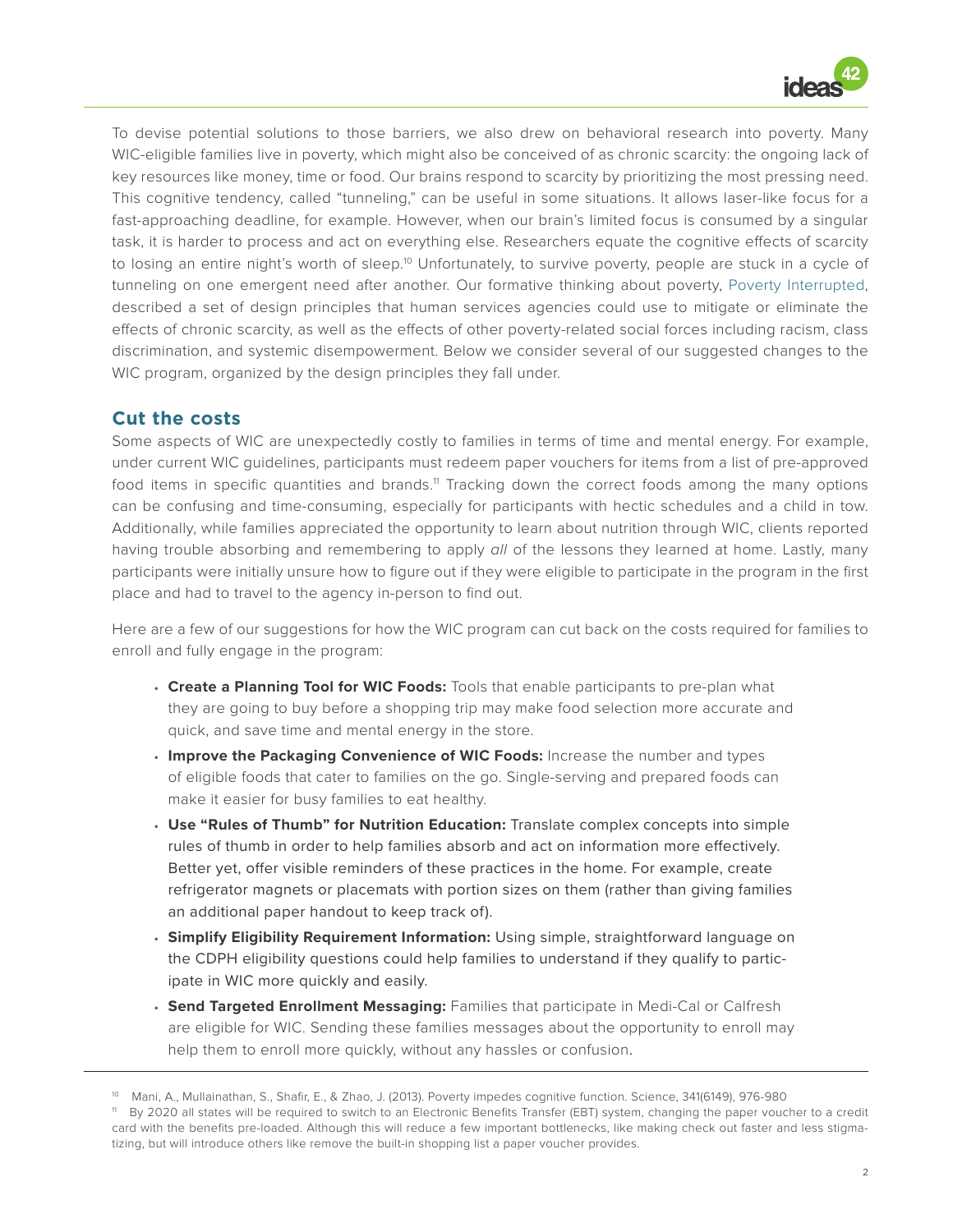

#### **Create slack**

Though seemingly minor, small hassles can hamper follow-through on intentions. This is especially true when people don't have the extra time or resources—the slack—to compensate for small setbacks. Many participants struggled to consistently attend appointments due to setbacks like unpredictable commutes on public transportation, last-minute changes in work schedules, and wait times at the agency. Some participants were reminded to bring documents to their appointment just a day before it was scheduled, and were left without enough time to pull the paperwork together. Finally, unexpected daily interruptions, like a child getting sick, can lead to families missing their WIC appointment altogether.

WIC naturally helps families create slack by providing nutritious foods and information about staying healthy. However, certain parts of the program could be redesigned to help families maximize the benefits they are receiving while working with extremely limited amounts of time and mental energy. Below we introduce strategies for WIC to help clients avoid setbacks and remain financially secure during abrupt changes in need.

- **• Ease Appointment Follow-Through with Text Reminders12**: Text message reminders about upcoming appointments are helpful. Make them more effective by including any necessary specific steps to prepare for the appointment (collecting or completing paperwork, scheduling logistics, etc.). This reduces the mental burden of remembering every appointment detail and, delivered with enough time to prepare, can help families manage appointment-related hassles.
- **• Offer Childcare During WIC Appointments:** Sparing families from having to seek out childcare before appointments, or be attentive to their child(ren) while they are at the WIC agency, could help to improve attendance and engagement of WIC appointments.
- **• Reduce Appointment Hassles**: Make it easier to attend appointments by offering walk-in opportunities, online booking, or simply reducing the number of necessary in-person visits. WIC can still ensure interpersonal connectedness by allowing people to select staff they meet with, and by offering two-way texting between visits.

**Use Messaging and Reminders to Spotlight Program Benefits:** Sending reminders that concretize the long-term benefits of WIC may help people stay in the program. Long-term participation can help families to remain secure in the event they experience any sudden income reductions down the line.

**• Develop a System of Benefits On-ramps:** Create data systems to alert WIC agencies when families who left the program become eligible again. This would allow the agency to reach out directly to these families, eliminating any uncertainty that they are eligible to re-enroll and boosting client participation rates.

#### **Reframe and empower**

Subtle nuances about how a program is represented can trigger misperceptions that dissuade families from participating or fully engaging, despite the improvements the program can bring to their lives. For example, we found in interviews that people perceived the WIC program to be for families in a state of emergency, and not a resource for working families – even though there are many working families that are eligible for WIC. Additionally, we found that some families weren't introduced to options that worked best for them, like online appointments, or certain food package alternatives, until late in their program participation (or just learned about them during their interview with us!). Lastly, many mothers who intended to breastfeed their child

<sup>&</sup>lt;sup>12</sup> Similarly, text reminders that alert families of upcoming food-voucher expirations can help participants to redeem all of their food benefits before they expire.